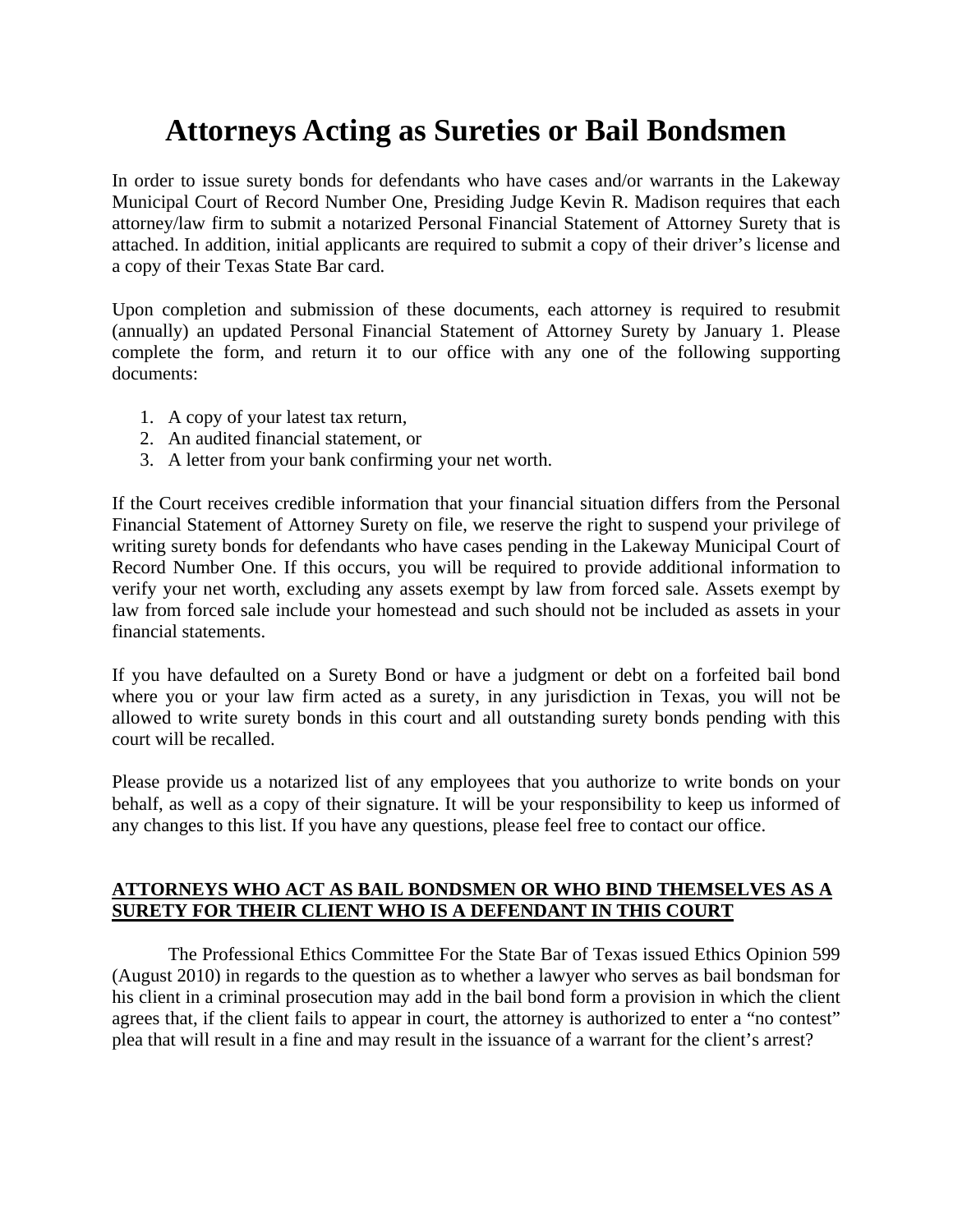#### **SYNOPSIS OF PROFESSIONAL ETHICS COMMITTEE'S DECISION**

 "Loyalty to a client is impaired . . . in any situation when a lawyer may not be able to consider, recommend or carry out an appropriate course of action for one client because of the lawyer's own interests or responsibilities to others. The conflict in effect forecloses alternatives that would otherwise be available to the client."

#### **CONCLUSION**

 The Professional Ethics Committee For the State Bar of Texas held that under the Texas Disciplinary Rules of Professional Conduct, it is not permissible for a lawyer who serves as bail bondsman for his client in a criminal prosecution to add to the bail bond form any provision in which the client agrees that, if the client fails to appear in court, the attorney is authorized to enter a "no contest" plea that will result in a fine and may result in the issuance of a warrant for the client's arrest. Such an arrangement is a prohibited business transaction between lawyer and client that is not on terms fair and reasonable to the client, creates an impermissible conflict of interest for the lawyer, and impermissibly purports to eliminate the lawyer's duty to consult with, and abide by the decision of, the client concerning the entry of a plea.

 **THEREFORE, BASED ON THE ETHICS OPINION OF THE STATE BAR OF TEXAS, IT IS ORDERED THAT ANY LAWYER WHO APPEARS IN THIS COURT AS LEGAL COUNSEL FOR A DEFENDANT AND IS ALSO ACTING AS A BAIL BONDSMAN OR SURETY FOR THAT DEFENDANT IS REQUIRED TO ADVISE THE COURT OF THIS FACT BEFORE ENTERING ANY PLEA OF "NO CONTEST" OR "GUILTY" AND MUST HAVE THE CLIENT/DEFENDANT PERSONALLY WITH THEM IF SUCH PLEAS ARE GOING TO BE SUBMITTED TO THE COURT OR MUST HAVE WRITTEN CONSENT FROM THE CLIENT TO DO SO.**

**Judge Kevin R. Madison**

**December 7, 2010**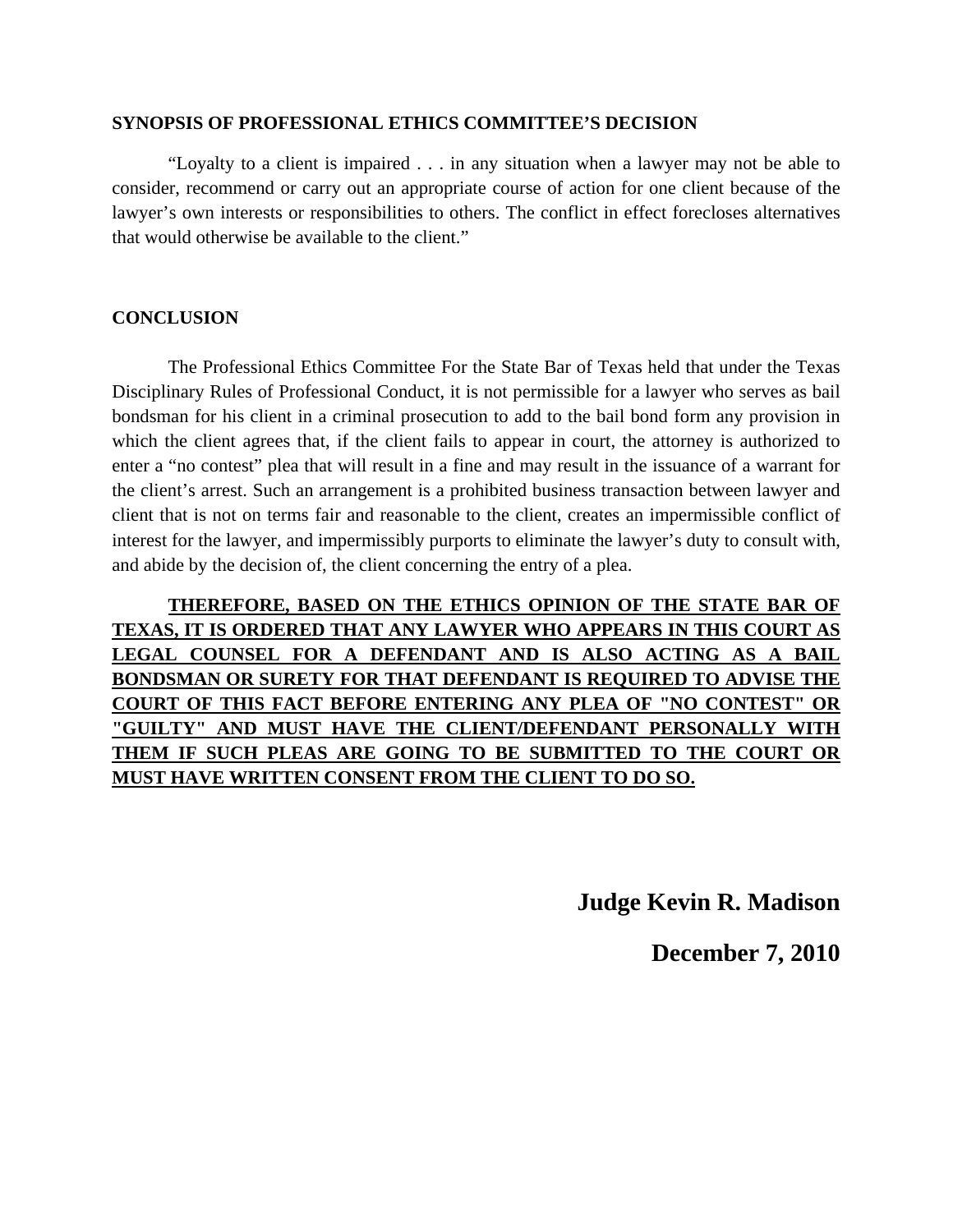# **PERSONAL FINANCIAL STATEMENT OF ATTORNEY SURETY**

|                                           | DOB: |  |  |  |
|-------------------------------------------|------|--|--|--|
|                                           |      |  |  |  |
|                                           |      |  |  |  |
|                                           |      |  |  |  |
| <b>STATEMENT OF INCOME AND EXPENSES**</b> |      |  |  |  |

**Current Annual Income**

| Salary, Bonus, and Commissions                                 |          |                        | \$            |  |  |
|----------------------------------------------------------------|----------|------------------------|---------------|--|--|
| Dividends and Interest                                         |          |                        |               |  |  |
| Rental and/or Lease Income (Net)                               |          |                        |               |  |  |
| Other Income (Explain)                                         |          |                        |               |  |  |
|                                                                |          | Total Annual Income \$ |               |  |  |
| <b>Current Annual Expenses</b>                                 |          |                        |               |  |  |
| Mortgage Payments                                              |          |                        | $\frac{1}{2}$ |  |  |
| Other Major Expenses (specify)                                 |          |                        |               |  |  |
|                                                                |          |                        | $\frac{1}{2}$ |  |  |
|                                                                |          |                        | $$$ $$$       |  |  |
|                                                                |          |                        | $\frac{1}{2}$ |  |  |
|                                                                |          |                        |               |  |  |
| <b>Total Annual Income</b>                                     |          |                        |               |  |  |
| <b>Total Annual Expenses</b>                                   |          |                        |               |  |  |
| <b>NET INCOME</b>                                              |          |                        |               |  |  |
| Net Income for the previous 3 years (from income tax returns): |          |                        |               |  |  |
| 20<br>\$                                                       | 20<br>\$ |                        | 20<br>\$      |  |  |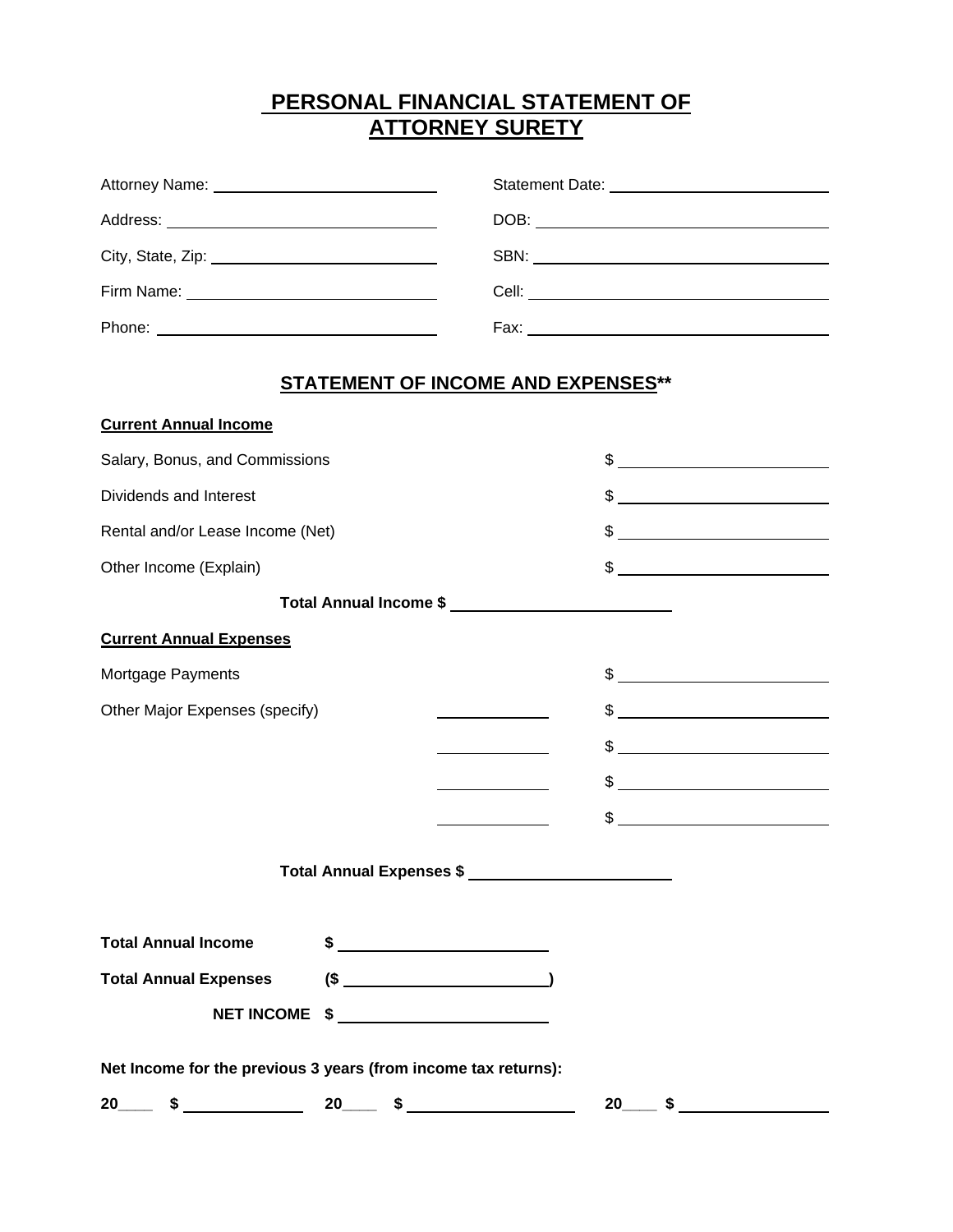## **ASSETS\*\***

| Cash                                    | \$                                                                                                                                                                                                                                                                                                                                                                  | Bank & Type of Acct.                                                |
|-----------------------------------------|---------------------------------------------------------------------------------------------------------------------------------------------------------------------------------------------------------------------------------------------------------------------------------------------------------------------------------------------------------------------|---------------------------------------------------------------------|
|                                         |                                                                                                                                                                                                                                                                                                                                                                     |                                                                     |
|                                         | Cert. of Deposit \$                                                                                                                                                                                                                                                                                                                                                 |                                                                     |
|                                         | $\frac{1}{2}$ $\frac{1}{2}$ $\frac{1}{2}$ $\frac{1}{2}$ $\frac{1}{2}$ $\frac{1}{2}$ $\frac{1}{2}$ $\frac{1}{2}$ $\frac{1}{2}$ $\frac{1}{2}$ $\frac{1}{2}$ $\frac{1}{2}$ $\frac{1}{2}$ $\frac{1}{2}$ $\frac{1}{2}$ $\frac{1}{2}$ $\frac{1}{2}$ $\frac{1}{2}$ $\frac{1}{2}$ $\frac{1}{2}$ $\frac{1}{2}$ $\frac{1}{2}$                                                 |                                                                     |
| Present Value of                        | Stocks & Bonds \$                                                                                                                                                                                                                                                                                                                                                   | Description, Number of Shares,                                      |
|                                         | $\sim$                                                                                                                                                                                                                                                                                                                                                              | Description, Number of Shares,                                      |
| Real Estate (other                      | than homestead) $\frac{1}{2}$                                                                                                                                                                                                                                                                                                                                       |                                                                     |
|                                         | $\frac{1}{2}$                                                                                                                                                                                                                                                                                                                                                       |                                                                     |
|                                         | $\begin{picture}(20,20) \put(0,0){\vector(1,0){100}} \put(15,0){\vector(1,0){100}} \put(15,0){\vector(1,0){100}} \put(15,0){\vector(1,0){100}} \put(15,0){\vector(1,0){100}} \put(15,0){\vector(1,0){100}} \put(15,0){\vector(1,0){100}} \put(15,0){\vector(1,0){100}} \put(15,0){\vector(1,0){100}} \put(15,0){\vector(1,0){100}} \put(15,0){\vector(1,0){100}} \$ |                                                                     |
| Present Value of<br>Automobiles         |                                                                                                                                                                                                                                                                                                                                                                     |                                                                     |
| Owned                                   | $\begin{array}{c} \updownarrow \\ \downarrow \end{array}$                                                                                                                                                                                                                                                                                                           |                                                                     |
|                                         | $\frac{1}{2}$                                                                                                                                                                                                                                                                                                                                                       |                                                                     |
|                                         | <u> a shekara ta 1999 a shekara ta 1999 a shekara ta 1999 a shekara ta 1999 a shekara ta 1999 a shekara ta 1999 a</u><br>\$                                                                                                                                                                                                                                         | Description: <u>www.community.community.community.community.com</u> |
| Cash Surrender Value,<br>Life Insurance | $\frac{1}{2}$                                                                                                                                                                                                                                                                                                                                                       | Insurance Co., Policy Type &                                        |
|                                         | \$                                                                                                                                                                                                                                                                                                                                                                  | Insurance Co., Policy Type &                                        |
| Present Value of Other                  | Personal Property \$                                                                                                                                                                                                                                                                                                                                                |                                                                     |
|                                         | \$                                                                                                                                                                                                                                                                                                                                                                  |                                                                     |
|                                         | \$<br><u> The Community of the Community of the Community of the Community of the Community of the Community of the Community of the Community of the Community of the Community of the Community of the Community of the Community of</u>                                                                                                                          |                                                                     |
|                                         | \$                                                                                                                                                                                                                                                                                                                                                                  |                                                                     |
| Business Assets (other,                 | subject to forced sale) \$                                                                                                                                                                                                                                                                                                                                          |                                                                     |
|                                         | $\frac{\text{S}}{\text{S}}$                                                                                                                                                                                                                                                                                                                                         |                                                                     |
|                                         |                                                                                                                                                                                                                                                                                                                                                                     |                                                                     |

**Total Assets \$**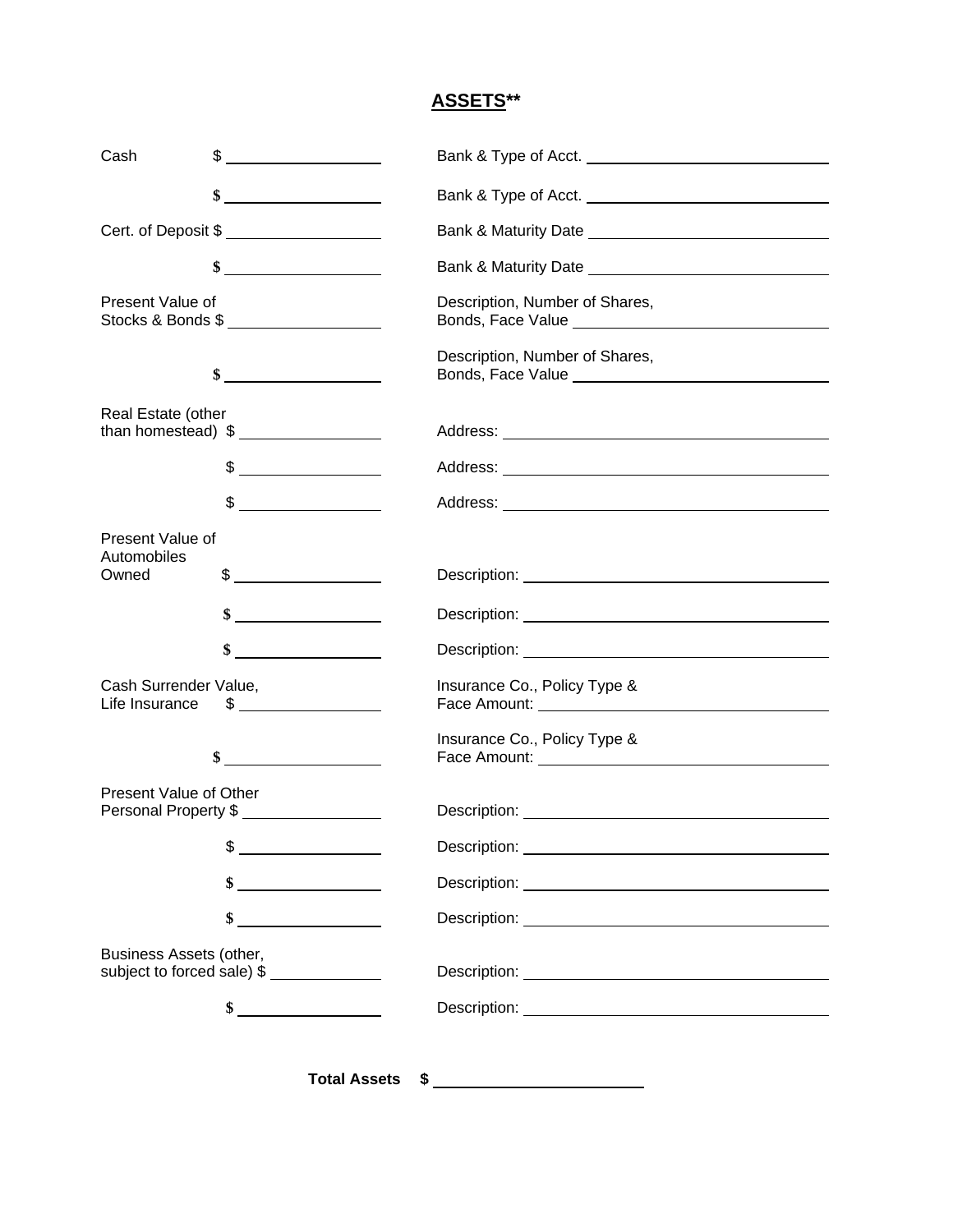## **LIABILITIES\*\***

## **Secured Liabilities**

| Real Estate (other           | than homestead) $\frac{1}{2}$                                                                                                                                                                                                                                                                                                                                       |  |  |  |
|------------------------------|---------------------------------------------------------------------------------------------------------------------------------------------------------------------------------------------------------------------------------------------------------------------------------------------------------------------------------------------------------------------|--|--|--|
|                              | $\frac{1}{2}$                                                                                                                                                                                                                                                                                                                                                       |  |  |  |
|                              | $\begin{picture}(20,20) \put(0,0){\vector(1,0){100}} \put(15,0){\vector(1,0){100}} \put(15,0){\vector(1,0){100}} \put(15,0){\vector(1,0){100}} \put(15,0){\vector(1,0){100}} \put(15,0){\vector(1,0){100}} \put(15,0){\vector(1,0){100}} \put(15,0){\vector(1,0){100}} \put(15,0){\vector(1,0){100}} \put(15,0){\vector(1,0){100}} \put(15,0){\vector(1,0){100}} \$ |  |  |  |
| Automobiles                  | $\frac{1}{2}$                                                                                                                                                                                                                                                                                                                                                       |  |  |  |
|                              | $\begin{picture}(20,20) \put(0,0){\line(1,0){10}} \put(15,0){\line(1,0){10}} \put(15,0){\line(1,0){10}} \put(15,0){\line(1,0){10}} \put(15,0){\line(1,0){10}} \put(15,0){\line(1,0){10}} \put(15,0){\line(1,0){10}} \put(15,0){\line(1,0){10}} \put(15,0){\line(1,0){10}} \put(15,0){\line(1,0){10}} \put(15,0){\line(1,0){10}} \put(15,0){\line(1$                 |  |  |  |
|                              | $\begin{picture}(20,20) \put(0,0){\vector(1,0){100}} \put(15,0){\vector(1,0){100}} \put(15,0){\vector(1,0){100}} \put(15,0){\vector(1,0){100}} \put(15,0){\vector(1,0){100}} \put(15,0){\vector(1,0){100}} \put(15,0){\vector(1,0){100}} \put(15,0){\vector(1,0){100}} \put(15,0){\vector(1,0){100}} \put(15,0){\vector(1,0){100}} \put(15,0){\vector(1,0){100}} \$ |  |  |  |
| Personal                     |                                                                                                                                                                                                                                                                                                                                                                     |  |  |  |
|                              | $\begin{picture}(20,20) \put(0,0){\vector(1,0){100}} \put(15,0){\vector(1,0){100}} \put(15,0){\vector(1,0){100}} \put(15,0){\vector(1,0){100}} \put(15,0){\vector(1,0){100}} \put(15,0){\vector(1,0){100}} \put(15,0){\vector(1,0){100}} \put(15,0){\vector(1,0){100}} \put(15,0){\vector(1,0){100}} \put(15,0){\vector(1,0){100}} \put(15,0){\vector(1,0){100}} \$ |  |  |  |
|                              | $\frac{1}{2}$                                                                                                                                                                                                                                                                                                                                                       |  |  |  |
| <b>Business Debts</b>        | $\frac{1}{2}$                                                                                                                                                                                                                                                                                                                                                       |  |  |  |
| <b>Unsecured Liabilities</b> |                                                                                                                                                                                                                                                                                                                                                                     |  |  |  |
| <b>Credit Cards</b>          | $\frac{1}{2}$                                                                                                                                                                                                                                                                                                                                                       |  |  |  |
|                              | $\frac{1}{2}$                                                                                                                                                                                                                                                                                                                                                       |  |  |  |
|                              | $\frac{1}{2}$                                                                                                                                                                                                                                                                                                                                                       |  |  |  |
|                              | $\frac{1}{2}$                                                                                                                                                                                                                                                                                                                                                       |  |  |  |
|                              | $\frac{1}{2}$                                                                                                                                                                                                                                                                                                                                                       |  |  |  |
| <b>Personal Loans</b>        | $\frac{1}{2}$                                                                                                                                                                                                                                                                                                                                                       |  |  |  |
|                              | \$<br><u> 1980 - Jan Stein Stein Stein Stein Stein Stein Stein Stein Stein Stein Stein Stein Stein Stein Stein Stein S</u>                                                                                                                                                                                                                                          |  |  |  |
|                              | Business Debts \$                                                                                                                                                                                                                                                                                                                                                   |  |  |  |
|                              |                                                                                                                                                                                                                                                                                                                                                                     |  |  |  |
| <b>Total Assets</b>          | $\frac{1}{2}$                                                                                                                                                                                                                                                                                                                                                       |  |  |  |
| <b>Total Liabilities</b>     |                                                                                                                                                                                                                                                                                                                                                                     |  |  |  |
| <b>NET WORTH</b>             | $\frac{1}{2}$                                                                                                                                                                                                                                                                                                                                                       |  |  |  |